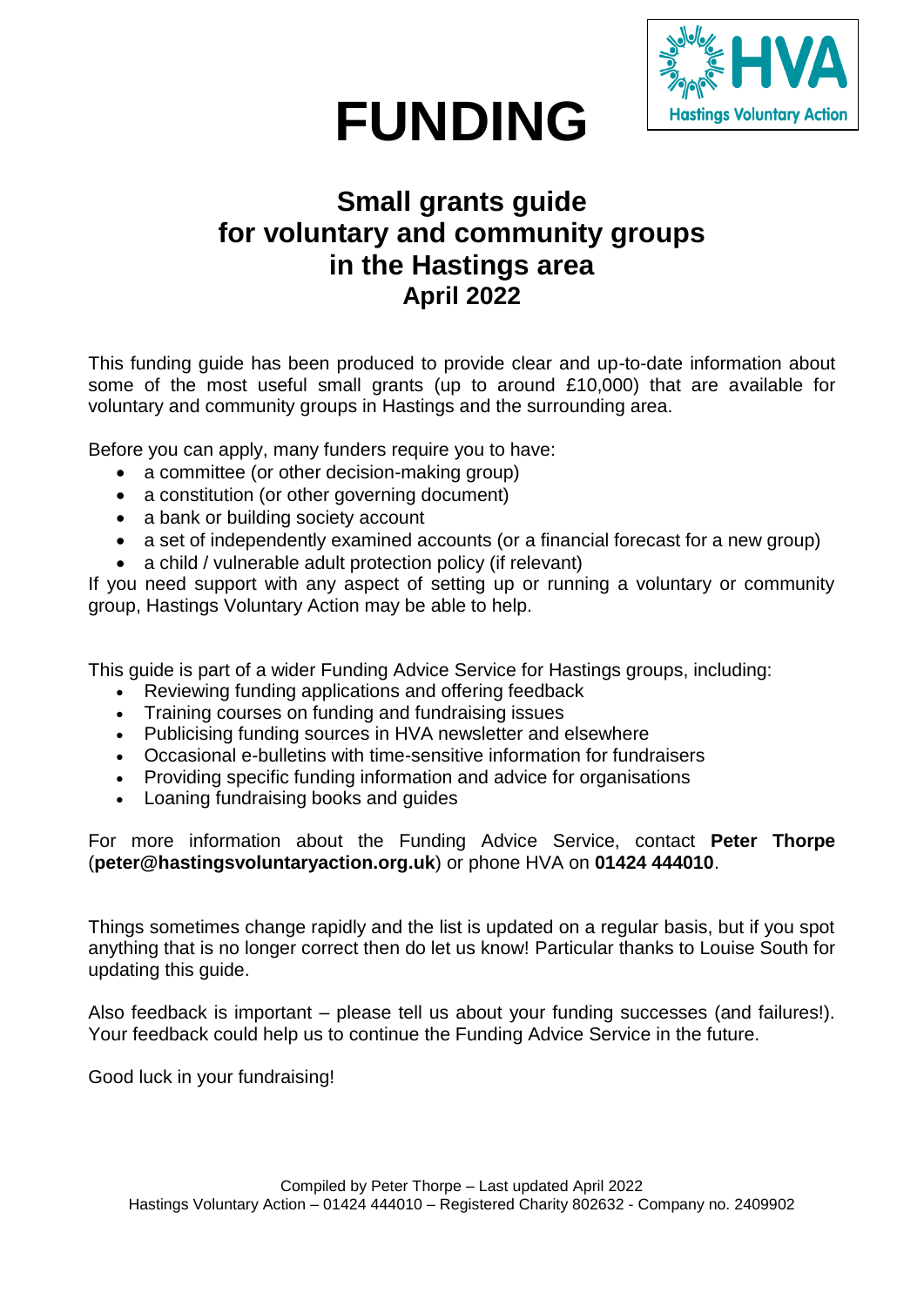## **\*\*UPDATED\*\* Sussex Community Foundation**

Sussex Community Foundation administers a wide range of different grants. Their **General Grants** are usually up to £5000. Grants are assessed three times a year, and the next deadlines are **Friday 6 May 2022** and **Friday 9 September 2022**. These grants will support community groups and registered charities working in Sussex that are seeking to address social and economic disadvantage and deprivation across Sussex.

They also have donors who want to support specific causes. These include older people, wildlife, environment, community gardens and allotments, employability, and women affected by domestic abuse. Sussex Community Foundation also promote **localgiving.com**, which enables donations to be made online.

For more information about any of their grants contact the **Sussex Community Foundation** on **01273 409440** or visit **www.sussexgiving.org.uk**

## **Awards for All**

Awards for All is the small grant programme of the National Lottery Community Fund. It aims to help to improve local communities and the lives of people most in need.

There are no deadlines, and groups can apply anything from £300 to £10,000 in any year. In most cases, grants have to be spent within 12 months, and can pay for a wide range of things such as equipment, one off projects, running costs, staff or volunteer costs.

Your project must meet at least one of the following aims:

- bring people together and build strong relationships in and across communities
- improve the places and spaces that matter to communities
- enable more people to fulfil their potential by working to address issues at the earliest possible stage

You also need to show how you have or will involve your community in the design, development and delivery of the activities that you are planning.

You can complete their application form online at **www.awardsforall.org.uk**, or call their advice line on 0345 4102030 for more information, or to have the application form in a different format.

## **Chalk Cliff Trust**

Grants are available for a broad range of community initiatives in East Sussex. Grants vary in size but are typically £3000 to £5000. They only accept applications online, but it is a relatively simple application process. Visit **www.chalkclifftrust.org**

## **Tesco Community Grants**

Tesco Community Grants is open to charities and community organisations to apply for a grant of up to £1,500. Every three months, three local good causes are selected to be in the blue token customer vote in Tesco stores throughout the UK. [Tesco Community Grants](https://tescocommunitygrants.org.uk/)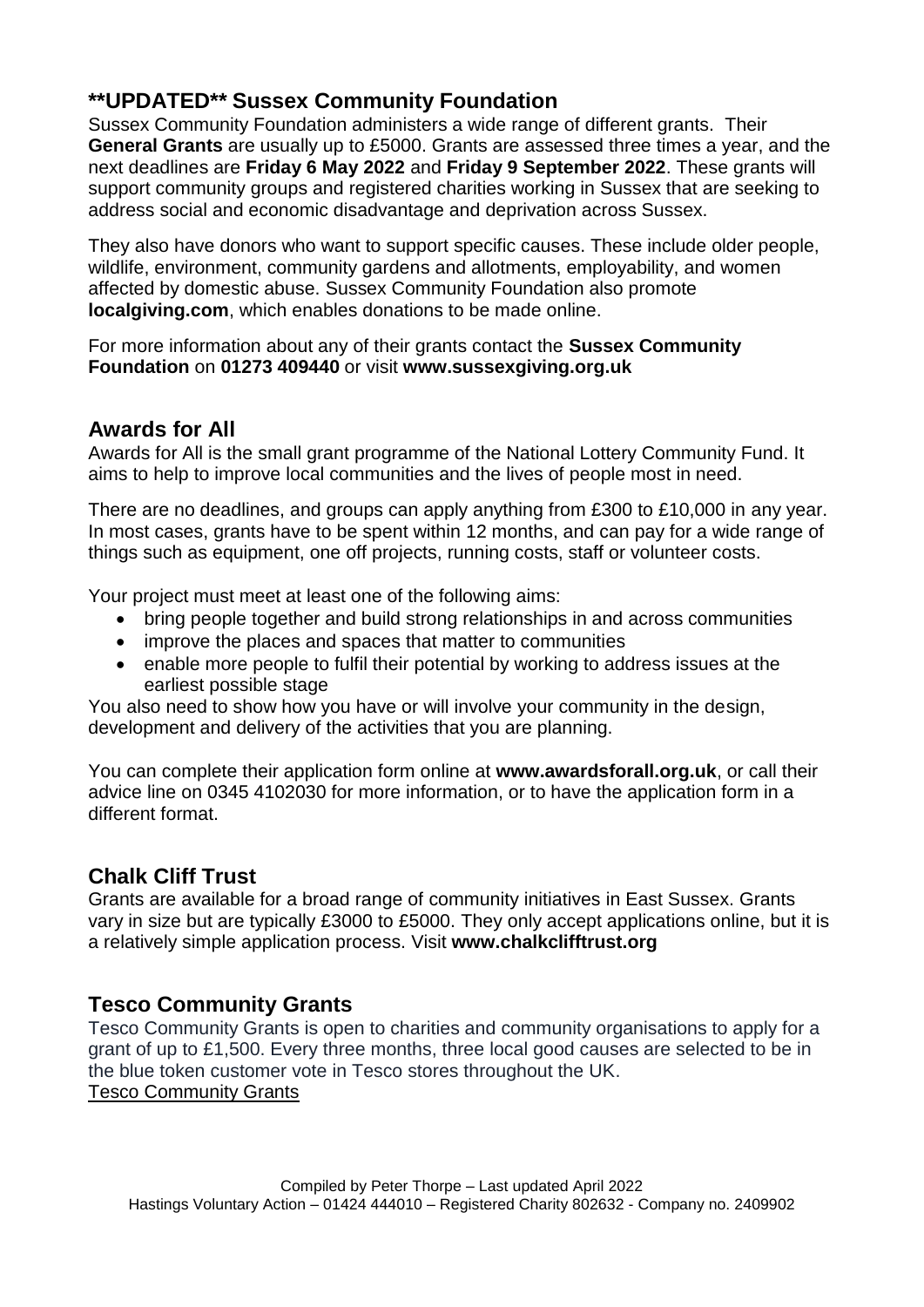## **Arts Council England – Grants for the arts**

**Grants for the arts** is for individuals, arts organisations and other people who use the arts in their work. Grants are for activities carried out over a set period and which engage people in arts activities, and help artists and arts organisations carry out their work. Grants range from £1000 to over £100,000.

For further information about both of these programmes, visit the Arts Council website at **www.artscouncil.org.uk** or phone their helpline 0161 934 4317**.**

## **National Lottery Heritage Fund**

The National Lottery Heritage Fund funds projects that connect people and communities to the national, regional and local heritage of the UK. It can be anything from the past that you value and want to pass on to future generations, for example: people's memories and experiences, cultural traditions, historic buildings, monuments and environments, or histories of people and communities or places and events. Their small grants programme is for £3000, to £10,000, with other programmes for larger grants.

For further information visit the National Lottery Heritage Fund website at **www.heritagefund.org.uk** or phone their helpline **020 7591 6000.**

#### **Sport England- Small Grants Scheme**

Sport England runs several grant programmes. Small Grants uses Lottery funding to make awards of between £300 and £10,000 to not-for-profit organisations to help more people play sport. You can only apply through the Sport England website **www.sportengland.org**

## **O2 – Think Big**

Funding for projects for young people aged 13 to 25. Awards of up to £2,500, plus training and support, mobile credit and free broadband. **Website: www.o2.co.uk/thinkbig**

### **Santander Foundation – Discovery Grants**

Discovery Grants of up to £5,000 are available to fund an activity which supports one or more of our three priority themes:

- Explorer improving knowledge and insight
- Transformer developing skills and experience
- Changemaker innovative solutions to social challenges

Grants must directly benefit disadvantaged people in the UK and must be for something that is wholly charitable and local. Funding is available for specific projects and can cover salaries, equipment or materials for the project. Funding is only for one year and must deliver a local project, not a national initiative.

For more information visit:

#### **http://www.santanderfoundation.org.uk/discovery-grants.aspx**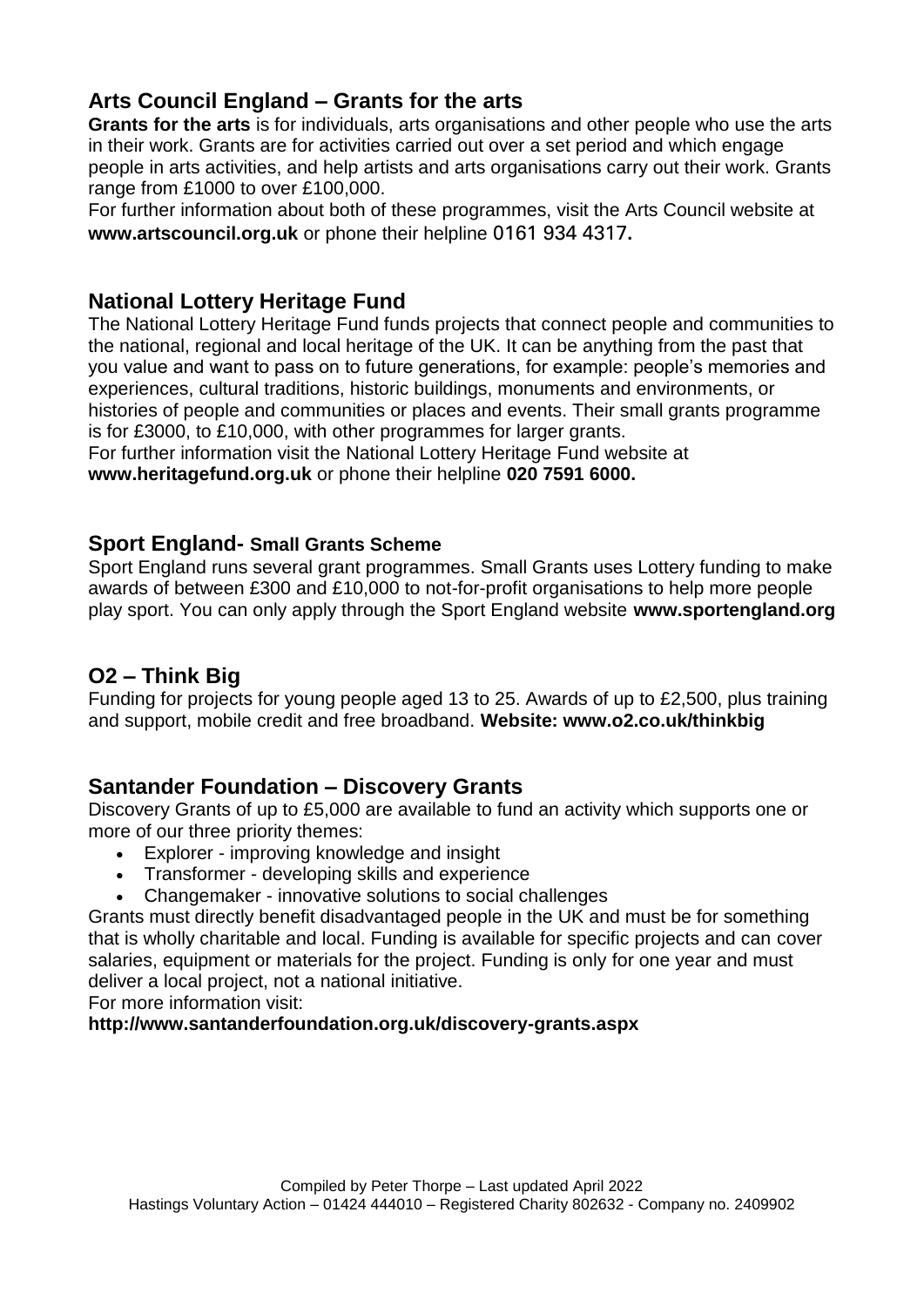## **Henry Smith Charity - Outings for young people**

Applications can be made for grants towards holidays or outings within the UK for children aged 13 and under who are from areas of high deprivation, are experiencing disadvantage, or those who have a disability, providing children with a break they would not otherwise have the opportunity to experience.

The maximum grant available is £3,000 for any one trip. Grants are normally limited to a maximum of two-thirds of the total cost of a trip as they would expect some local partnership funding to be in place.

For details of how to apply or for more information contact Jo Halpin on **0207 264 4983** or visit **<http://www.henrysmithcharity.org.uk/holiday-grants-for-children.html>**

## **\*\*UPDATED\*\* Foreshore Trust**

#### **Currently closed – expected to re-open in summer 2022**

Grants of up to £6,000 available to support smaller voluntary and community groups to carry out activities that enhance the quality of local residents' lives and increase their involvement in the community; or to increase public enjoyment of the Foreshore Trust's land by encouraging a year-round programme of events.

Further details can be found at **www.hastings.gov.uk/foreshoretrust**

## **\*\*UPDATED\*\* Sussex Police & Crime Commissioner**

#### **Currently closed**

**Community Safety Fund** – providing financial support (grant awards up to £5,000) to More information on the schemes and how to apply is available on the PCC's website: **www.sussex-pcc.gov.uk/apply-for-funding/**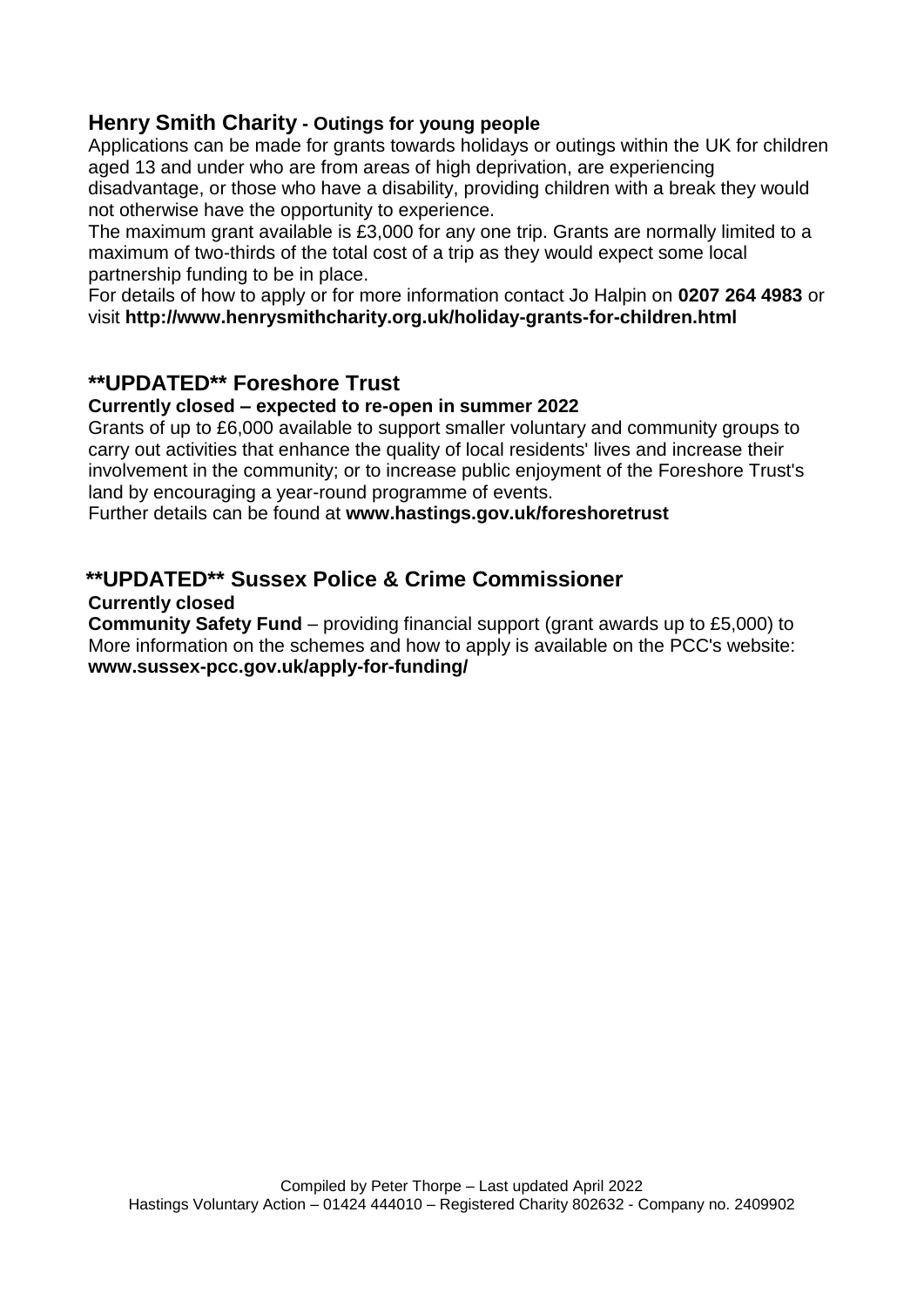#### Local Funders

These funders may not have an application form, and so you would need to write to them explaining who you are, what you plan to do, how much money you want, and what difference it would make.

Isabel Blackman Foundation Emphasis on education and learning Usual grant size: typically between £500 and £5000 How to apply: in writing Address: Stonehenge, 13 Laton Road, Hastings TN34 2ES Email: ibfoundation@uwclub.net Phone: 01424 431756

#### **Magdalen & Lasher Charity**

Organisations that "deal directly with need, hardship and distress for the residents of the Borough of Hastings". Usual grant size: typically between £100 and £3000 How to apply: in writing Marcia Woolf, Administrator, Old Hastings House, 132 High Street, Hastings, TN34 3ET Email: mlc@oldhastingshouse.co.uk Phone: 01424 452646

#### **Hastings Lions Club**

Usual grant size: up to £2000 for one-off expenditure Supports a broad spectrum of needs and ages – will not fund salaries How to apply: by application form Requests needed by the first Tuesday of each month. Email: [grants@hastingslions.org.uk](mailto:grants@hastingslions.org.uk) [Hastings Lions Club organise the annual Half Marathon]

#### **Hastings Round Table**

Usual grant size: average £2000 (will not fund salaries) How to apply: in writing Download a form http://www.hastingsroundtable.co.uk/donation-request-form Their monthly meeting is every 3<sup>rd</sup> Tuesday. [Hastings Round Table organise the annual Beer & Music Festival]

#### **Muffin Club**

The Muffin Club raises funds and distributes this money to worthy causes, deserving charities and individuals in need in the Borough of Hastings. Usual grant size: less than £500 How to apply: in writing Ray Barrett, Upland, 227a The Ridge, Hastings TN34 2EA Email: erica.barrett@btinternet.com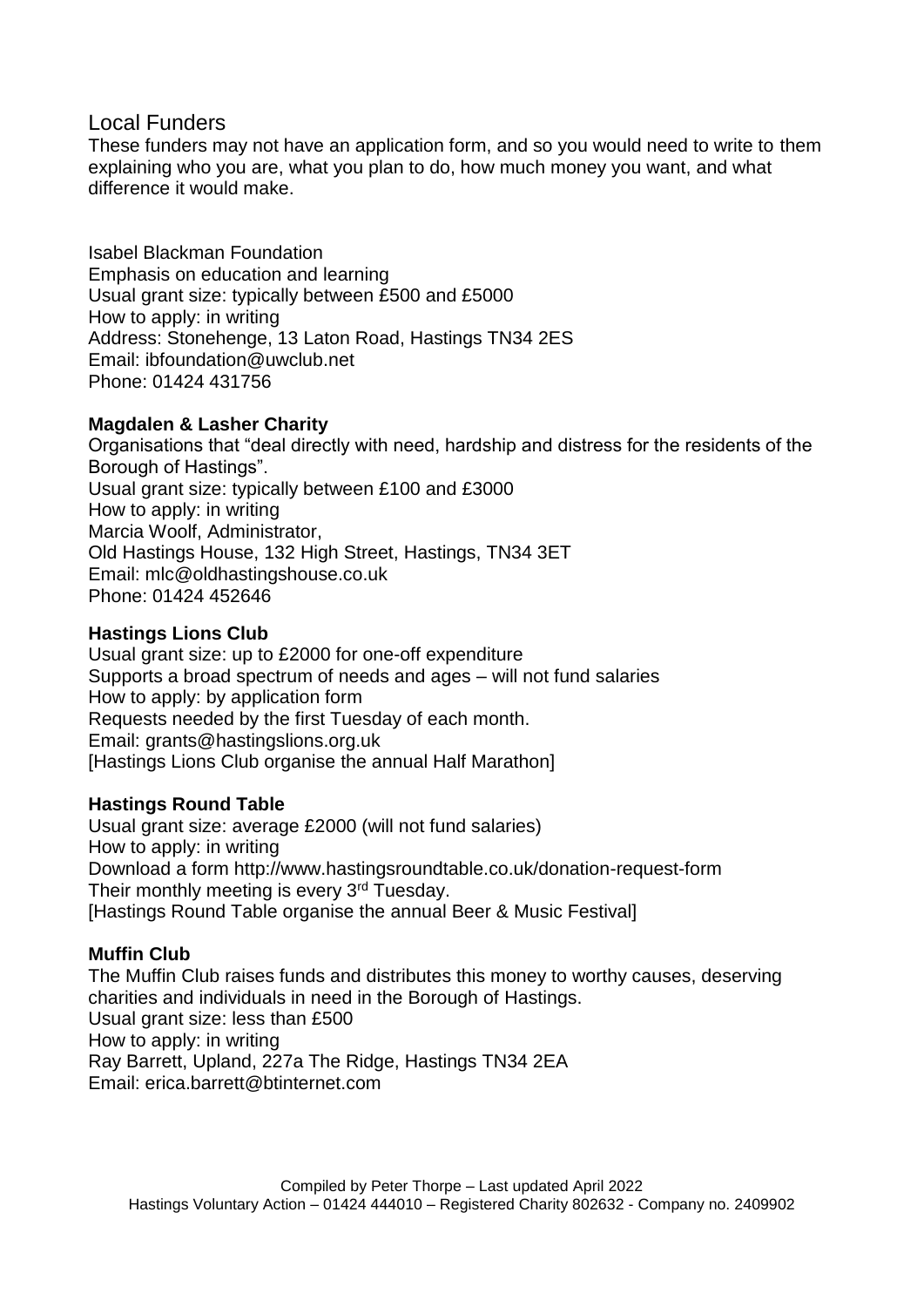#### **Winkle Club**

Usual grant size: less than £500 Decisions are made in January? How to apply: in writing 27 All Saints Street, Hastings, TN34 3BT

#### **Rotary Club of Hastings**

Usual grant size: less than £500 How to apply: by phone/email Gayle Benet, Club Secretary – 01424 751642 Or email gayle.benet@tiscali.co.uk

#### **Rotary Club of St Leonards-on-Sea**

Usual grant size: less than £500 How to apply: in writing Ian Butters, Sloane Cottage, Forewood Lane, Crowhurst, TN33 9AB

#### **Hastings Old Town Carnival Association**

Usual size of grant: less than £500 How to apply: in writing Grants are made once a year in the autumn. Requests should be submitted by the end of August to be sure of being included in the list for consideration. Visit https://www.oldtowncarnivalweek.co.uk/contact/

#### **Hastings Youth Trust**

Provision of facilities for leisure or religious and social education and training Beneficiaries must be under the age of 25 and reside within the Borough of Hastings or five miles from it.

Please apply by writing to the Clerk to the Trustees, Hastings Youth Trust 151 Old Roar Road, St Leonards, TN37 7HH

#### **Mrs A Lacy Tate Trust**

General, education, animal welfare – covers East Sussex Usual grant size: less than £500 How to apply: by letter Heringtons, 39 Gildredge Road, Eastbourne, East Sussex, BN21 4RY 01323 411020

#### **The Roy Hudson Trust**

General – covers Eastbourne & Hastings Usual grant size: less than £500 How to apply: by letter Heringtons, 39 Gildredge Road, Eastbourne, East Sussex, BN21 4RY 01323 411020